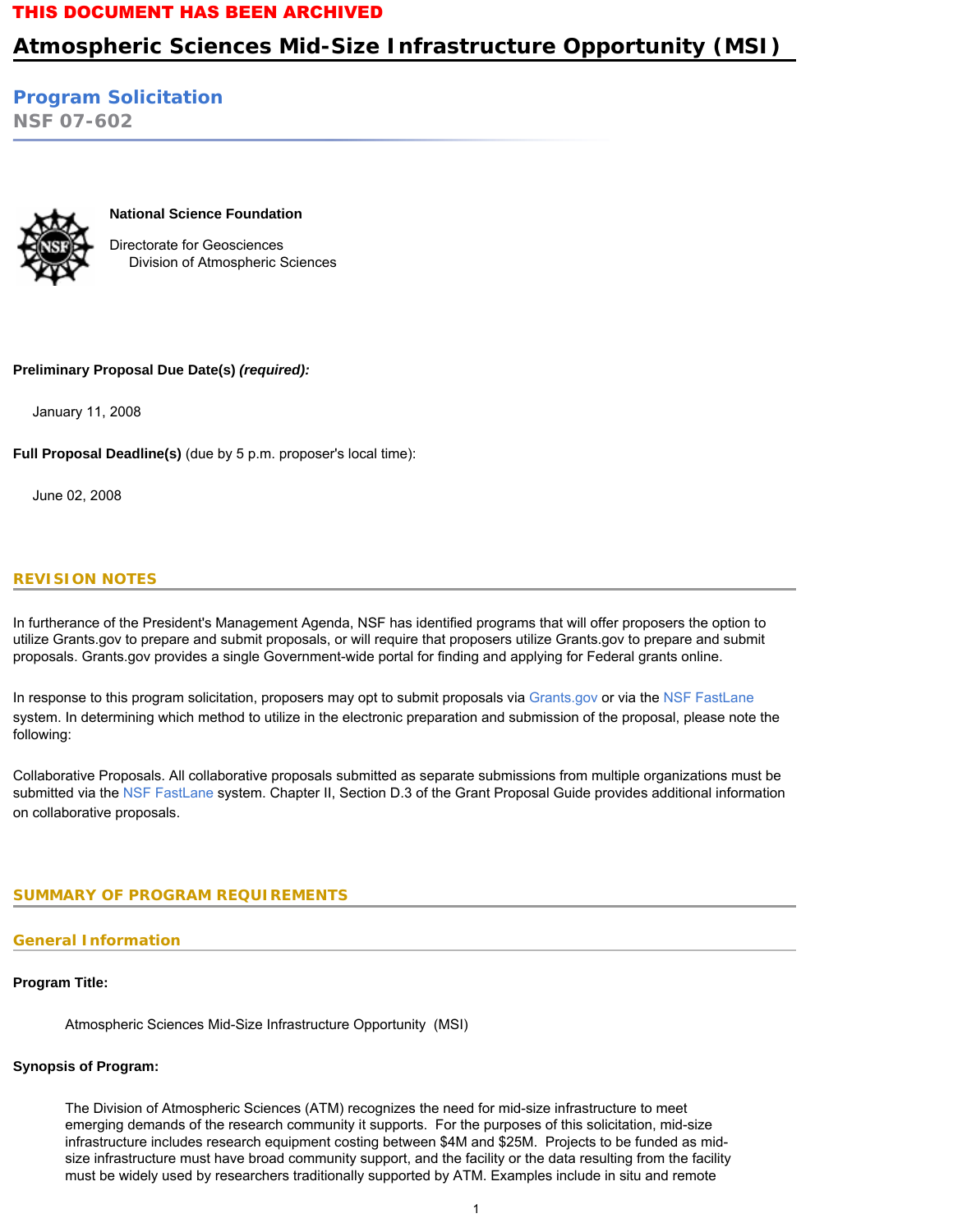sensing instrumentation, airborne platforms for research instrumentation, cyberinfrastructure needed to support observations and field programs, and upgrades to existing facilities. Design, engineering, and prototyping of mid-size infrastructure will be considered for funding only if there is valid justification for why this activity cannot be funded at the program level.

Selected projects will be funded for one or more years, not to exceed five years. The development of midsize infrastructure is intended to be a long-term effort in ATM to phase in high priority science-enabling tools consistent with community needs, ATM goals, and the NSF strategic vision.

# **Cognizant Program Officer(s):**

• Robert M Robinson, telephone: (703) 292-8529, email: [rmrobins@nsf.gov](mailto:rmrobins@nsf.gov)

# **Applicable Catalog of Federal Domestic Assistance (CFDA) Number(s):**

 $-47.050 - -$  Geosciences

# **Award Information**

**Anticipated Type of Award:** Standard Grant or Continuing Grant

**Estimated Number of Awards: 1 to 4** 

**Anticipated Funding Amount:** \$4,000,000 to \$25,000,000

# **Eligibility Information**

#### **Organization Limit:**

Proposals may only be submitted by the following:

- Academic Institutions located in the U.S.: U.S. universities and colleges located in the U.S.
- For-profit organizations: U.S. commercial organizations, especially small businesses with strong capabilities in scientific or engineering research or education.
- Non-profit, non-academic organizations: Independent museums, observatories, research labs, professional societies and similar organizations in the U.S. associated with educational or research activities. FFRDC's affiliated with agencies other than the National Science Foundation are NOT eligible to submit a proposal to this competition.

**PI Limit:**

None Specified

**Limit on Number of Proposals per Organization:**

None Specified

# **Limit on Number of Proposals per PI:**

None Specified

# **Proposal Preparation and Submission Instructions**

# **A. Proposal Preparation Instructions**

● **Letters of Intent:** Not Applicable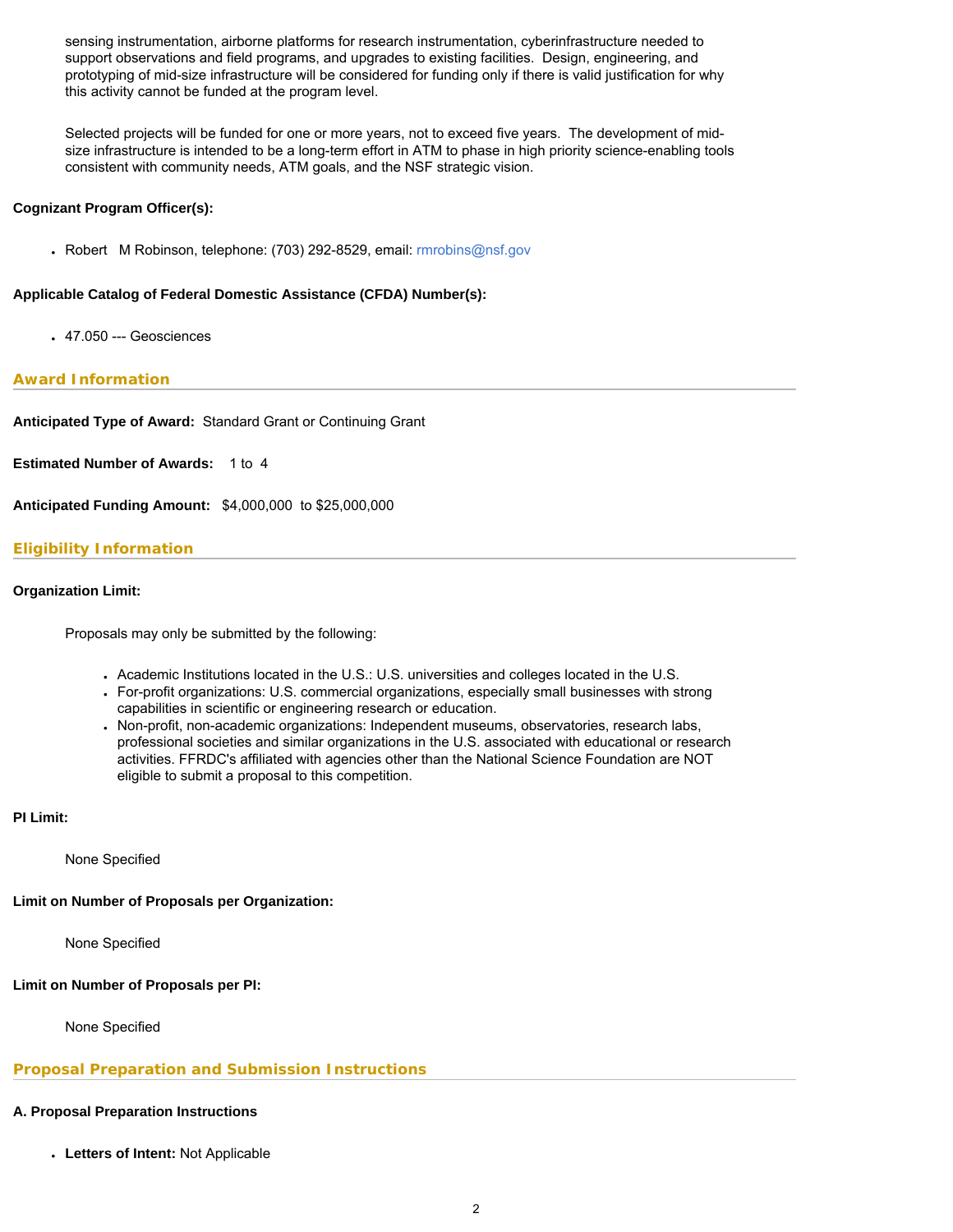- **Preliminary Proposals:** Submission of Preliminary Proposals is required. Please see the full text of this solicitation for further information.
- **Full Proposals:**
	- Full Proposals submitted via FastLane: Grant Proposal Guide (GPG) Guidelines apply. The complete text of the GPG is available electronically on the NSF website at: [http://www.nsf.gov/publications/pub\\_summ.jsp?](http://www.nsf.gov/publications/pub_summ.jsp?ods_key=gpg) [ods\\_key=gpg](http://www.nsf.gov/publications/pub_summ.jsp?ods_key=gpg).
	- Full Proposals submitted via Grants.gov: NSF Grants.gov Application Guide: A Guide for the Preparation and Submission of NSF Applications via Grants.gov Guidelines apply (Note: The NSF Grants.gov Application Guide is available on the Grants.gov website and on the NSF website at: [http://www.nsf.gov/bfa/](http://www.nsf.gov/bfa/dias/policy/docs/grantsgovguide.pdf) [dias/policy/docs/grantsgovguide.pdf/\)](http://www.nsf.gov/bfa/dias/policy/docs/grantsgovguide.pdf)

# **B. Budgetary Information**

- **Cost Sharing Requirements:** Cost Sharing is not required by NSF.
- **Indirect Cost (F&A) Limitations:** Not Applicable
- **Other Budgetary Limitations:** Not Applicable

#### **C. Due Dates**

● **Preliminary Proposal Due Date(s)** *(required):*

January 11, 2008

● **Full Proposal Deadline(s)** (due by 5 p.m. proposer's local time):

June 02, 2008

**Proposal Review Information Criteria**

**Merit Review Criteria:** National Science Board approved criteria. Additional merit review considerations apply. Please see the full text of this solicitation for further information.

# **Award Administration Information**

**Award Conditions:** Standard NSF award conditions apply

<span id="page-2-0"></span>**Reporting Requirements:** Standard NSF reporting requirements apply

# **TABLE OF CONTENTS**

# **[Summary of Program Requirements](#page-0-0)**

- I. **[Introduction](#page-3-0)**
- II. **[Program Description](#page-3-1)**
- III. **[Award Information](#page-4-0)**
- IV. **[Eligibility Information](#page-4-1)**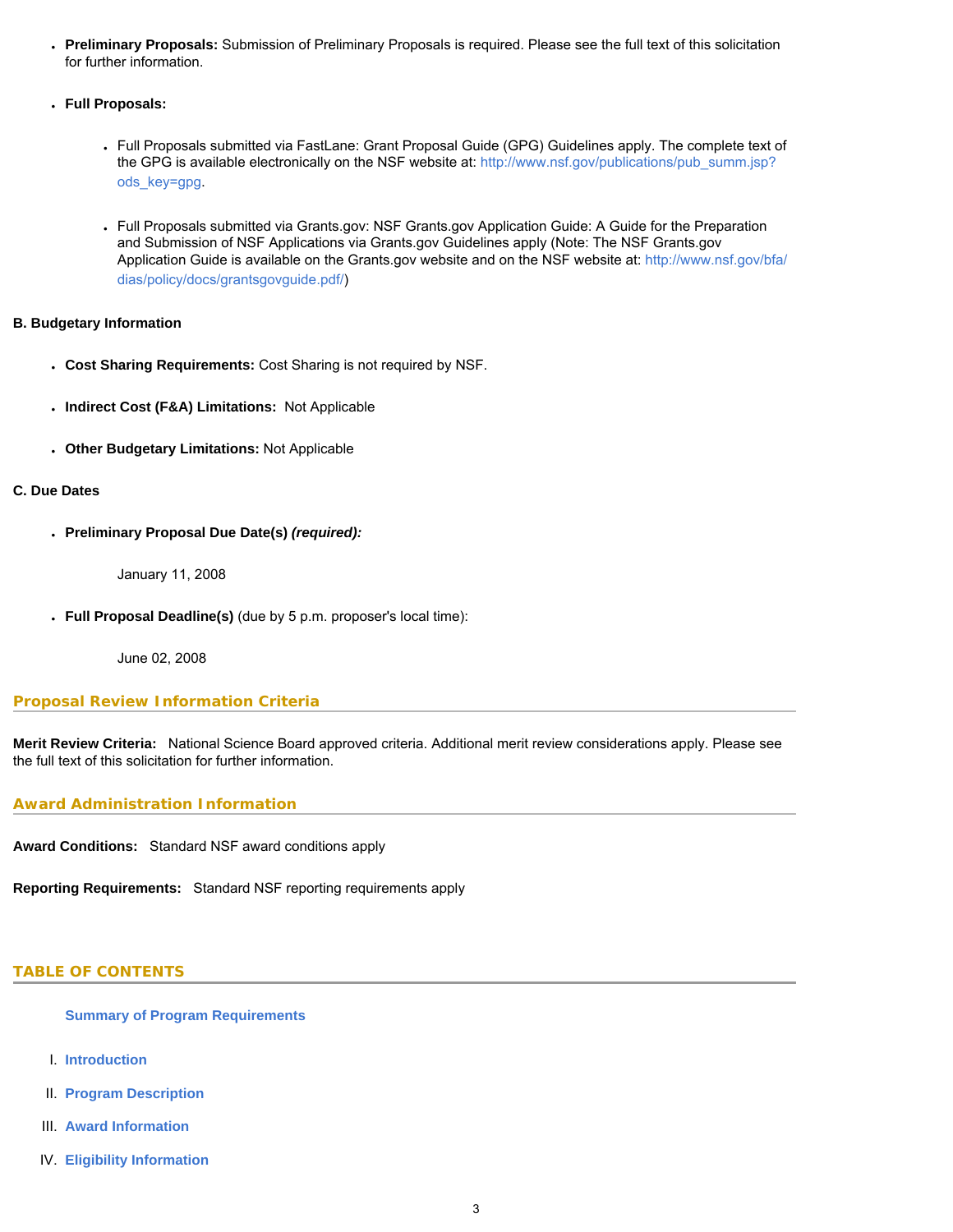# V. **[Proposal Preparation and Submission Instructions](#page-4-2)**

- A. [Proposal Preparation Instructions](#page-4-2)
- B. [Budgetary Information](#page-6-0)
- C. [Due Dates](#page-6-1)
- D. [FastLane/Grants.gov Requirements](#page-6-2)

# VI. **[NSF Proposal Processing and Review Procedures](#page-7-0)**

- A. [NSF Merit Review Criteria](#page-7-1)
- B. [Review and Selection Process](#page-8-0)

# VII. **[Award Administration Information](#page-8-1)**

- A. [Notification of the Award](#page-8-2)
- B. [Award Conditions](#page-8-3)
- C. [Reporting Requirements](#page-9-0)
- <span id="page-3-0"></span>VIII. **[Agency Contacts](#page-9-1)**
	- IX. **[Other Information](#page-9-2)**

# **I. INTRODUCTION**

The Division of Atmospheric Sciences (ATM) at the National Science Foundation recognizes the need for new experimental infrastructure that directly enables areas of research traditionally supported by the Division. For the purpose of this solicitation, mid-size infrastructure is defined as research equipment costing between \$4M and \$25M. The development of mid-size infrastructure is intended to be a long-term effort in ATM to phase in high priority science-enabling tools consistent with community needs, ATM goals, and the NSF strategic vision. The potential for broad community usage and support is essential.

Community demand for mid-size infrastructure has been expressed over the past several years through decadal surveys, focused workshops, and committee recommendations. Although NSF has a number of modes of support for research infrastructure, the intent of this solicitation is to fund projects that are not easily accommodated within existing programs. For example, the MSI opportunity is not intended to be an alternative source of funding for major research instrumentation/ computation infrastructure that could be funded under the annual Major Research Instrumentation (MRI) program.

# <span id="page-3-1"></span>**II. PROGRAM DESCRIPTION**

Projects to be funded as mid-size infrastructure must be multi-user facilities that have demonstrable broad community support and directly enable research activities traditionally supported by ATM [\(http://www.nsf.gov/geo/atm/about.jsp\). T](http://www.nsf.gov/geo/atm/about.jsp)he infrastructure or the data resulting from the infrastructure must be widely available for use by the ATM research community.

Examples of mid-size infrastructure for ATM include:

- In situ and remote sensing instrumentation
- Airborne or other platforms for research instrumentation
- Cyberinfrastructure that increases the usability of observational data and efficiency of field programs
- Upgrades or replacements to existing facilities and instrumentation that substantially improve performance and capabilities

Broad community advocacy for proposed projects is essential, as evidenced by the results of decadal surveys, focused workshops, and relevant steering or advisory committee recommendations. Selected projects will be funded for one to five years.

Design, engineering, and prototyping of mid-size infrastructure will be considered for funding only if there is valid justification for why this activity cannot be funded at the program level. Activities related to the management and operations of MSI beyond the period of the original award are not included in this solicitation, but proposers must provide sufficient information to estimate the level of such support. The feasibility of accommodating these costs within projected ATM budgets will be an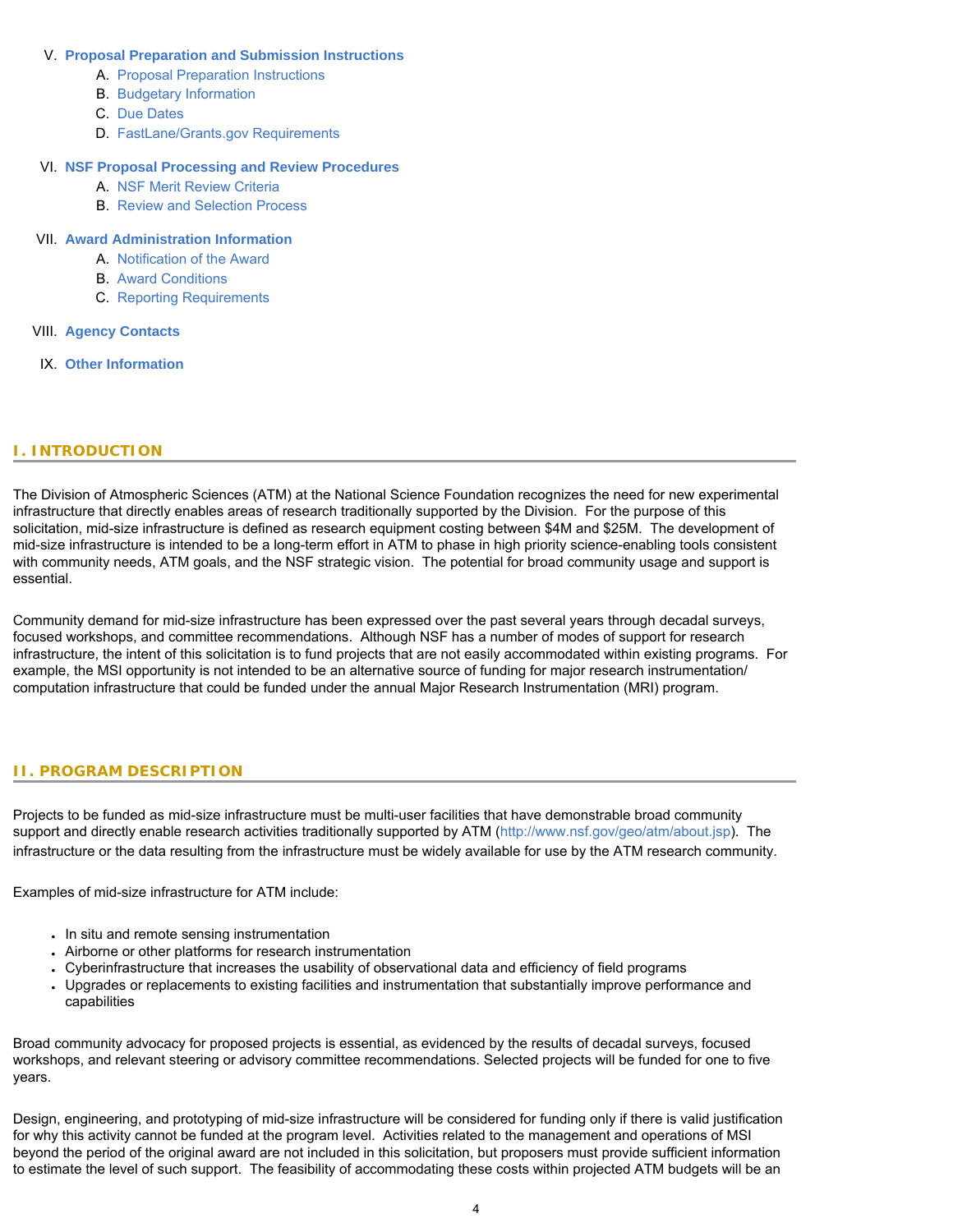important aspect of the consideration process for MSI proposals. Similarly, the future scientific activities associated with the MSI are outside the scope of MSI funding. Strategies to cover the costs of science, management, and operations of MSI will be jointly developed by awardees and the relevant ATM Program Officers.

Based on the proposals selected for funding through this solicitation, ATM will implement a multi-year funding plan that may phase in projects at various times. For projects not started in the current fiscal year, additional reviews may be conducted to ensure the proposed technology and/or scientific priorities have not been superseded by progress in the intervening time. The outcome of this planning process and ATM budget growth in future years will determine when this solicitation is reissued.

#### <span id="page-4-0"></span>**III. AWARD INFORMATION**

An approximate maximum of \$25 million is expected to be awarded for selected proposals over five years, beginning in FY2008. Depending upon the availability of funds, NSF expects to make one to four awards. Each award will be made as a Cooperative Agreement to the lead institution for no more than five years of support. Awards from this competition are expected to commence in September 2008. Oversight for selected MSI projects is the responsibility of the appropriate program within the Division of Atmospheric Sciences.

# <span id="page-4-1"></span>**IV. ELIGIBILITY INFORMATION**

#### **Organization Limit:**

Proposals may only be submitted by the following:

- Academic Institutions located in the U.S.: U.S. universities and colleges located in the U.S.
- For-profit organizations: U.S. commercial organizations, especially small businesses with strong capabilities in scientific or engineering research or education.
- Non-profit, non-academic organizations: Independent museums, observatories, research labs, professional societies and similar organizations in the U.S. associated with educational or research activities. FFRDC's affiliated with agencies other than the National Science Foundation are NOT eligible to submit a proposal to this competition.

#### **PI Limit:**

None Specified

#### **Limit on Number of Proposals per Organization:**

None Specified

# **Limit on Number of Proposals per PI:**

None Specified

# <span id="page-4-2"></span>**Additional Eligibility Info:**

# **V. PROPOSAL PREPARATION AND SUBMISSION INSTRUCTIONS**

# **A. Proposal Preparation Instructions**

**Preliminary Proposals***(required):* Submission of preliminary proposals is required. Preliminary proposals **must** be submitted via FastLane and must adhere to the general guidelines described in NSF's Grant Proposal Guide (GPG), except as specified below.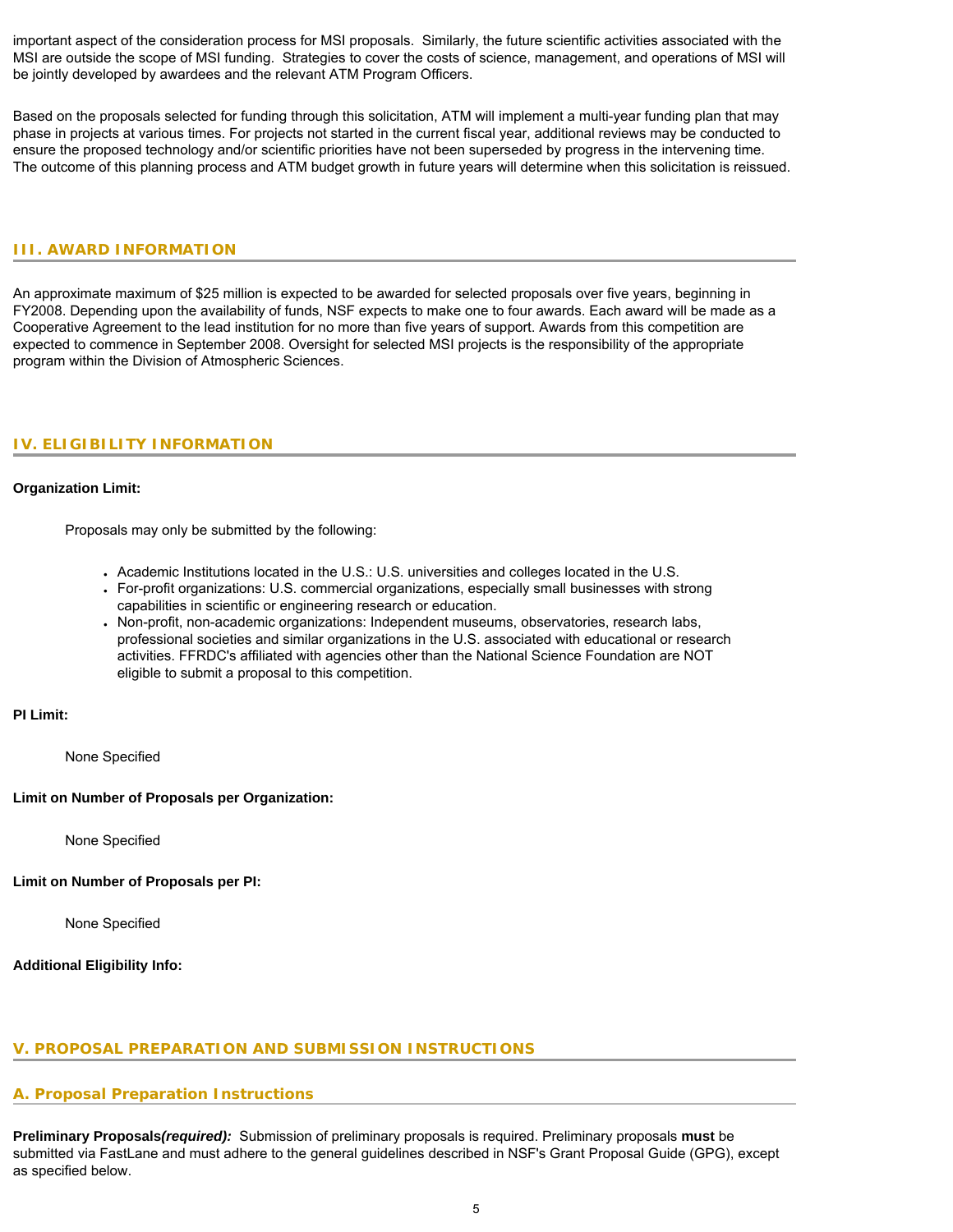**Preliminary Proposal Preparation Instructions:** When preparing a preliminary proposal, proposers are advised to review the Program Description, the Proposal Review Information, and the preliminary proposal preparation instructions described herein. A preliminary proposal will consist only of the main documents and supplementary documents described in Sections (1)-(8) below.

- 1. Cover Sheet. For planning purposes, September 1, 2008, should be shown as the start date.
- 2. Project Summary: The summary should be written in the third person and should provide a rationale for the MSI. The summary should be informative to other persons working in the same or related fields and, insofar as possible, understandable to a scientifically or technically literate lay reader. Provide a clear description of the proposed MSI and the long-range plans for future research and education activities. The merit review criteria must be addressed in separate statements (see GPG for additional instructions).
- 3. Table of Contents (automatically generated by FastLane).
- 4. Project Description. The Project Description is **limited to 10 pages** including tables and illustrations. The broader impacts resulting from the proposed project must be addressed, including the estimated number of users of the facility and/or data produced by the facility. The scientific motivation for the MSI should be explained in detail, as well as the proposed technical approach. Evidence for broad community support should be presented along with a description of the anticipated scientific research activity. An estimate of future operations and maintenance costs is required.
- 5. Budget (see NSF GPG instructions)
- 6. References Cited (two-page limit). See NSF GPG instructions.
- 7. Biographical Sketches (two-page limit per person). Use instructions from NSF GPG. Copies of publications should not be included or sent to NSF.
- 8. Results of Prior Support for PI and CO-PI's (2 pages). Provide information only for the PI and each co-PI, for contributions to the development of human resources in science and engineering over the past five years (from any funding source). Include a brief statement of results of funded projects.

**Full Proposal Preparation Instructions:** Proposers may opt to submit proposals in response to this Program Solicitation via Grants.gov or via the NSF FastLane system.

- Full proposals submitted via FastLane: Proposals submitted in response to this program solicitation should be prepared and submitted in accordance with the general guidelines contained in the NSF Grant Proposal Guide (GPG). The complete text of the GPG is available electronically on the NSF website at: [http://www.nsf.gov/](http://www.nsf.gov/publications/pub_summ.jsp?ods_key=gpg) [publications/pub\\_summ.jsp?ods\\_key=gpg.](http://www.nsf.gov/publications/pub_summ.jsp?ods_key=gpg) Paper copies of the GPG may be obtained from the NSF Publications Clearinghouse, telephone (703) 292-7827 or by e-mail from [pubs@nsf.gov.](mailto:pubs@nsf.gov) Proposers are reminded to identify this program solicitation number in the program solicitation block on the NSF Cover Sheet For Proposal to the National Science Foundation. Compliance with this requirement is critical to determining the relevant proposal processing guidelines. Failure to submit this information may delay processing.
- Full proposals submitted via Grants.gov: Proposals submitted in response to this program solicitation via Grants.gov should be prepared and submitted in accordance with the NSF Grants.gov Application Guide: A Guide for the Preparation and Submission of NSF Applications via Grants.gov. The complete text of the NSF Grants.gov Application Guide is available on the Grants.gov website and on the NSF website at: [\(http://www.nsf.gov/bfa/dias/](http://www.nsf.gov/bfa/dias/policy/docs/grantsgovguide.pdf) [policy/docs/grantsgovguide.pdf\)](http://www.nsf.gov/bfa/dias/policy/docs/grantsgovguide.pdf). To obtain copies of the Application Guide and Application Forms Package, click on the Apply tab on the Grants.gov site, then click on the Apply Step 1: Download a Grant Application Package and Application Instructions link and enter the funding opportunity number, (the program solicitation number without the NSF prefix) and press the Download Package button. Paper copies of the Grants.gov Application Guide also may be obtained from the NSF Publications Clearinghouse, telephone (703) 292-7827 or by e-mail from [pubs@nsf.gov](mailto:pubs@nsf.gov).

In determining which method to utilize in the electronic preparation and submission of the proposal, please note the following:

Collaborative Proposals. All collaborative proposals submitted as separate submissions from multiple organizations must be submitted via the NSF FastLane system. Chapter II, Section D.3 of the Grant Proposal Guide provides additional information on collaborative proposals.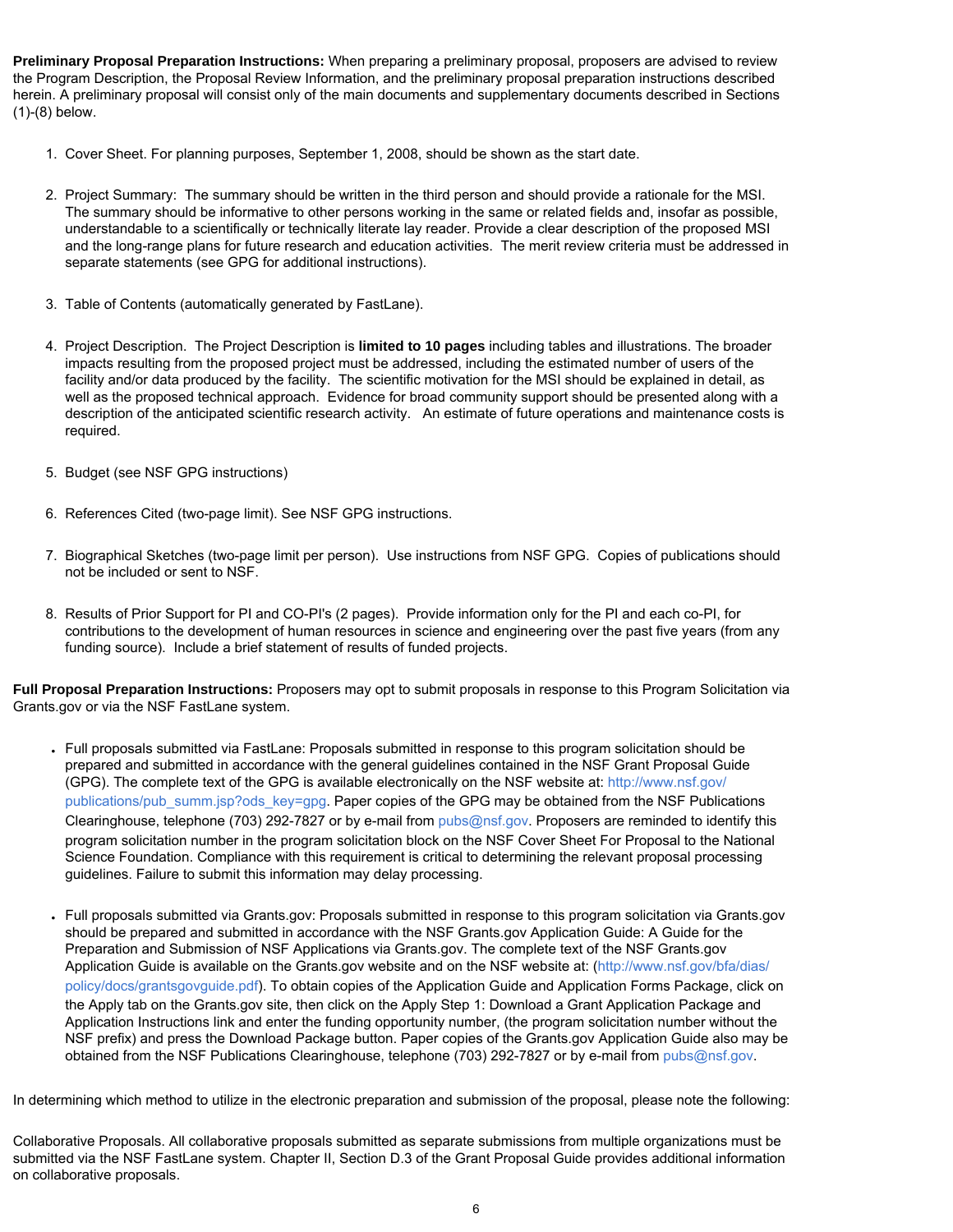**Full proposals will be submitted by invitation only.** When preparing a full proposal for this competition, proposers are advised to review the Program Description and the Proposal Review Information found in this solicitation for information pertinent to this program.

Every effort should be made to update information that was provided in the preliminary proposal and to fully address issues raised in the merit review of the preliminary proposal. Follow the guidelines provided for preparing a preliminary proposal **except** as indicated below:

● Project Description: The Project Description for full proposals should be **no more than 20 pages long.** In addition to the guidance provided for preliminary proposals, the full proposal project description should include a sound management plan with a description of the test and validation procedures required prior to commissioning and operations.

# <span id="page-6-0"></span>**B. Budgetary Information**

**Cost Sharing:** Cost sharing is not required by NSF in proposals submitted to the National Science Foundation.

# <span id="page-6-1"></span>**C. Due Dates**

● **Preliminary Proposal Due Date(s)** *(required):*

January 11, 2008

● **Full Proposal Deadline(s)** (due by 5 p.m. proposer's local time):

June 02, 2008

# <span id="page-6-2"></span>**D. FastLane/Grants.gov Requirements**

# ● **For Proposals Submitted Via FastLane:**

Detailed technical instructions regarding the technical aspects of preparation and submission via FastLane are available at: <https://www.fastlane.nsf.gov/a1/newstan.htm>. For FastLane user support, call the FastLane Help Desk at 1-800-673-6188 or e-mail [fastlane@nsf.gov](mailto:fastlane@nsf.gov). The FastLane Help Desk answers general technical questions related to the use of the FastLane system. Specific questions related to this program solicitation should be referred to the NSF program staff contact(s) listed in Section VIII of this funding opportunity.

*Submission of Electronically Signed Cover Sheets.* The Authorized Organizational Representative (AOR) must electronically sign the proposal Cover Sheet to submit the required proposal certifications (see Chapter II, Section C of the Grant Proposal Guide for a listing of the certifications). The AOR must provide the required electronic certifications within five working days following the electronic submission of the proposal. Further instructions regarding this process are available on the FastLane Website at: [https://www.fastlane.nsf.gov/fastlane.jsp.](https://www.fastlane.nsf.gov/fastlane.jsp)

#### ● **For Proposals Submitted Via Grants.gov:**

Before using Grants.gov for the first time, each organization must register to create an institutional profile. Once registered, the applicant's organization can then apply for any federal grant on the Grants.gov website. The Grants. gov's Grant Community User Guide is a comprehensive reference document that provides technical information about Grants.gov. Proposers can download the User Guide as a Microsoft Word document or as a PDF document. The Grants.gov User Guide is available at: [http://www.grants.gov/CustomerSupport.](http://www.grants.gov/CustomerSupport) In addition, the NSF Grants.gov Application Guide provides additional technical guidance regarding preparation of proposals via Grants.gov. For Grants.gov user support, contact the Grants.gov Contact Center at 1-800-518-4726 or by email: [support@grants.](mailto:support@grants.gov) [gov](mailto:support@grants.gov). The Grants.gov Contact Center answers general technical questions related to the use of Grants.gov. Specific questions related to this program solicitation should be referred to the NSF program staff contact(s) listed in Section VIII of this solicitation.

*Submitting the Proposal:* Once all documents have been completed, the Authorized Organizational Representative (AOR) must submit the application to Grants.gov and verify the desired funding opportunity and agency to which the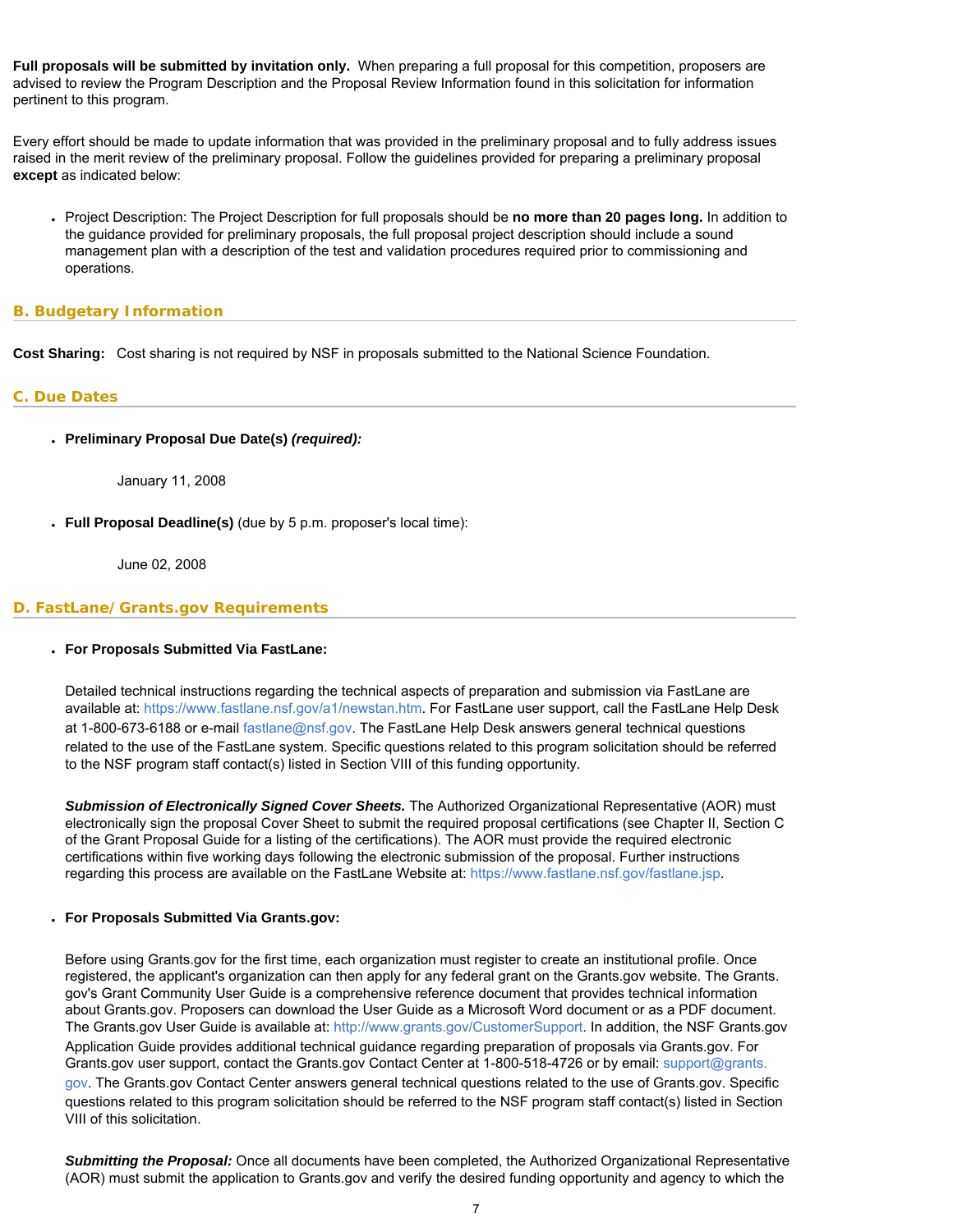application is submitted. The AOR must then sign and submit the application to Grants.gov. The completed application will be transferred to the NSF FastLane system for further processing.

#### <span id="page-7-1"></span><span id="page-7-0"></span>**VI. NSF PROPOSAL PROCESSING AND REVIEW PROCEDURES**

Proposals received by NSF are assigned to the appropriate NSF program and, if they meet NSF proposal preparation requirements, for review. All proposals are carefully reviewed by a scientist, engineer, or educator serving as an NSF Program Officer, and usually by three to ten other persons outside NSF who are experts in the particular fields represented by the proposal. These reviewers are selected by Program Officers charged with the oversight of the review process. Proposers are invited to suggest names of persons they believe are especially well qualified to review the proposal and/or persons they would prefer not review the proposal. These suggestions may serve as one source in the reviewer selection process at the Program Officer's discretion. Submission of such names, however, is optional. Care is taken to ensure that reviewers have no conflicts with the proposer.

#### **A. NSF Merit Review Criteria**

All NSF proposals are evaluated through use of the two National Science Board (NSB)-approved merit review criteria: intellectual merit and the broader impacts of the proposed effort. In some instances, however, NSF will employ additional criteria as required to highlight the specific objectives of certain programs and activities.

The two NSB-approved merit review criteria are listed below. The criteria include considerations that help define them. These considerations are suggestions and not all will apply to any given proposal. While proposers must address both merit review criteria, reviewers will be asked to address only those considerations that are relevant to the proposal being considered and for which the reviewer is qualified to make judgements.

#### **What is the intellectual merit of the proposed activity?**

How important is the proposed activity to advancing knowledge and understanding within its own field or across different fields? How well qualified is the proposer (individual or team) to conduct the project? (If appropriate, the reviewer will comment on the quality of the prior work.) To what extent does the proposed activity suggest and explore creative and original concepts? How well conceived and organized is the proposed activity? Is there sufficient access to resources?

#### **What are the broader impacts of the proposed activity?**

How well does the activity advance discovery and understanding while promoting teaching, training, and learning? How well does the proposed activity broaden the participation of underrepresented groups (e.g., gender, ethnicity, disability, geographic, etc.)? To what extent will it enhance the infrastructure for research and education, such as facilities, instrumentation, networks, and partnerships? Will the results be disseminated broadly to enhance scientific and technological understanding? What may be the benefits of the proposed activity to society?

NSF staff will give careful consideration to the following in making funding decisions:

#### *Integration of Research and Education*

One of the principal strategies in support of NSF's goals is to foster integration of research and education through the programs, projects, and activities it supports at academic and research institutions. These institutions provide abundant opportunities where individuals may concurrently assume responsibilities as researchers, educators, and students and where all can engage in joint efforts that infuse education with the excitement of discovery and enrich research through the diversity of learning perspectives.

#### *Integrating Diversity into NSF Programs, Projects, and Activities*

Broadening opportunities and enabling the participation of all citizens -- women and men, underrepresented minorities, and persons with disabilities -- is essential to the health and vitality of science and engineering. NSF is committed to this principle of diversity and deems it central to the programs, projects, and activities it considers and supports.

#### **Additional Review Criteria:**

1. Potential to advance or transform atmospheric sciences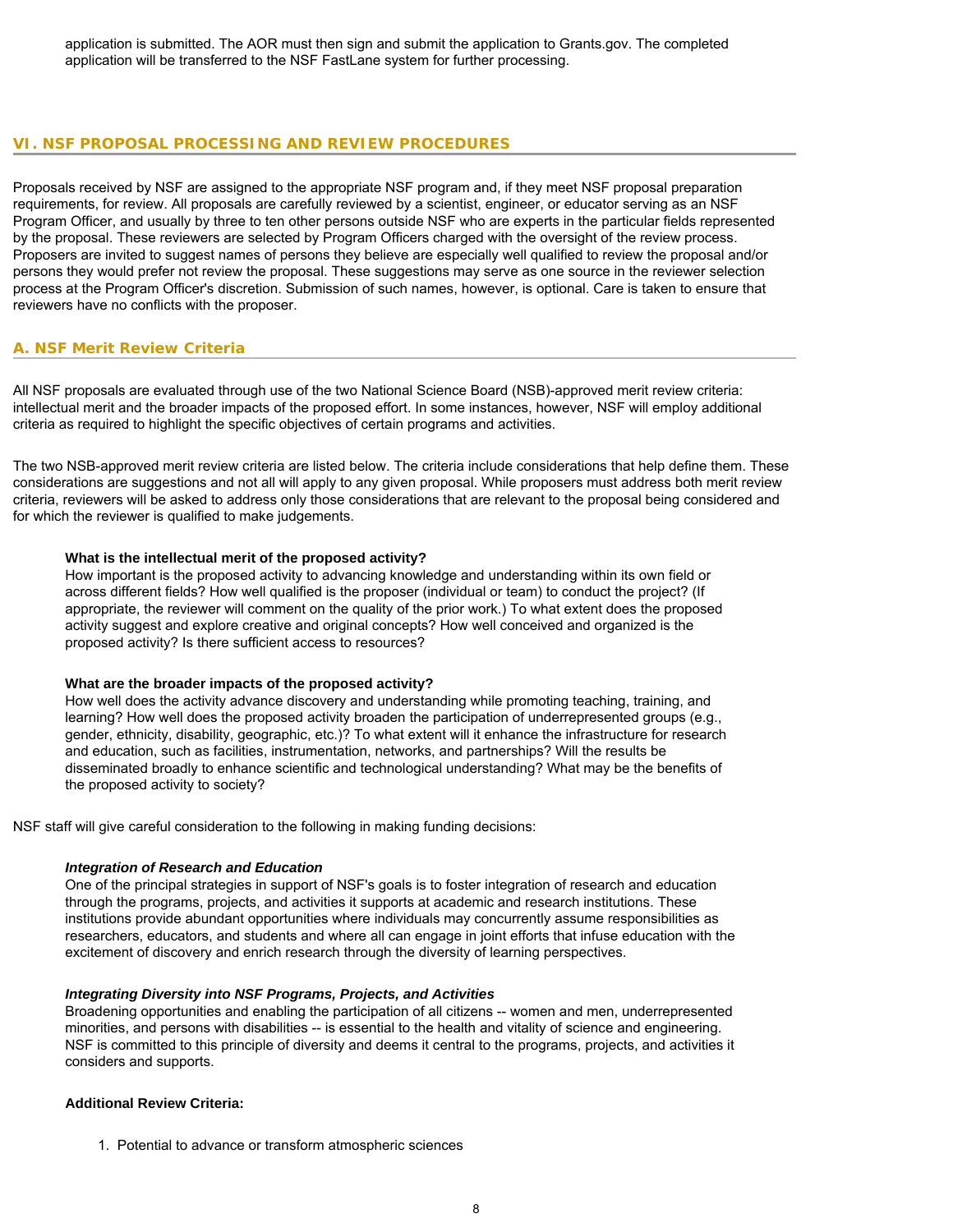- 2. Extent to which the infrastructure will serve a broad section of the atmospheric sciences community
- 3. Degree of technological readiness or heritage, or the degree to which the infrastructure makes use of emerging technologies
- 4. Appropriateness of the budget for mid-size infrastructure funding
- 5. Potential impact of operations and maintenance costs
- 6. Criticality and/or uniqueness of project in the near and mid-term
- 7. Effectiveness of plans for analysis distribution, and/or access of data
- 8. Consistency with NSF and community-defined science priorities
- 9. Coordination with other institutions and agencies (domestic and foreign)
- 10. Qualifications of the personnel
- 11. Soundness of management and risk reduction plan

# <span id="page-8-0"></span>**B. Review and Selection Process**

Proposals submitted in response to this program solicitation will be reviewed by Ad hoc Review and/or Panel Review.

Reviewers will be asked to formulate a recommendation to either support or decline each proposal. The Program Officer assigned to manage the proposal's review will consider the advice of reviewers and will formulate a recommendation.

After scientific, technical and programmatic review and consideration of appropriate factors, the NSF Program Officer recommends to the cognizant Division Director whether the proposal should be declined or recommended for award. NSF is striving to be able to tell applicants whether their proposals have been declined or recommended for funding within six months. The time interval begins on the date of receipt. The interval ends when the Division Director accepts the Program Officer's recommendation.

A summary rating and accompanying narrative will be completed and submitted by each reviewer. In all cases, reviews are treated as confidential documents. Verbatim copies of reviews, excluding the names of the reviewers, are sent to the Principal Investigator/Project Director by the Program Officer. In addition, the proposer will receive an explanation of the decision to award or decline funding.

In all cases, after programmatic approval has been obtained, the proposals recommended for funding will be forwarded to the Division of Grants and Agreements for review of business, financial, and policy implications and the processing and issuance of a grant or other agreement. Proposers are cautioned that only a Grants and Agreements Officer may make commitments, obligations or awards on behalf of NSF or authorize the expenditure of funds. No commitment on the part of NSF should be inferred from technical or budgetary discussions with a NSF Program Officer. A Principal Investigator or organization that makes financial or personnel commitments in the absence of a grant or cooperative agreement signed by the NSF Grants and Agreements Officer does so at their own risk.

# <span id="page-8-2"></span><span id="page-8-1"></span>**VII. AWARD ADMINISTRATION INFORMATION**

# **A. Notification of the Award**

<span id="page-8-3"></span>Notification of the award is made to *the submitting organization* by a Grants Officer in the Division of Grants and Agreements. Organizations whose proposals are declined will be advised as promptly as possible by the cognizant NSF Program administering the program. Verbatim copies of reviews, not including the identity of the reviewer, will be provided automatically to the Principal Investigator. (See Section VI.B. for additional information on the review process.)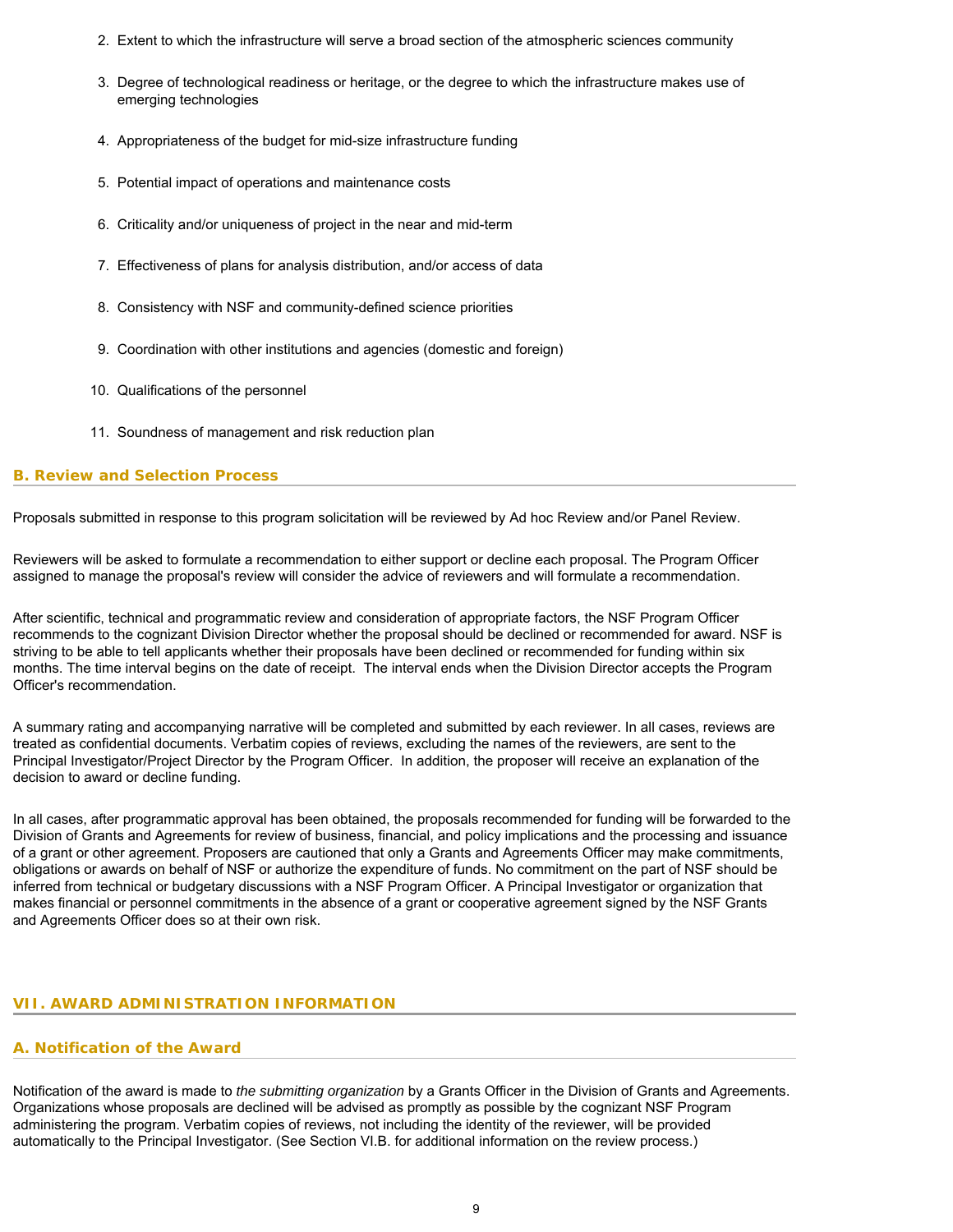An NSF award consists of: (1) the award letter, which includes any special provisions applicable to the award and any numbered amendments thereto; (2) the budget, which indicates the amounts, by categories of expense, on which NSF has based its support (or otherwise communicates any specific approvals or disapprovals of proposed expenditures); (3) the proposal referenced in the award letter; (4) the applicable award conditions, such as Grant General Conditions (GC-1); \* or Federal Demonstration Partnership (FDP) Terms and Conditions \* and (5) any announcement or other NSF issuance that may be incorporated by reference in the award letter. Cooperative agreements also are administered in accordance with NSF Cooperative Agreement Financial and Administrative Terms and Conditions (CA-FATC) and the applicable Programmatic Terms and Conditions. NSF awards are electronically signed by an NSF Grants and Agreements Officer and transmitted electronically to the organization via e-mail.

\*These documents may be accessed electronically on NSF's Website at [http://www.nsf.gov/awards/managing/](http://www.nsf.gov/awards/managing/general_conditions.jsp?org=NSF) [general\\_conditions.jsp?org=NSF.](http://www.nsf.gov/awards/managing/general_conditions.jsp?org=NSF) Paper copies may be obtained from the NSF Publications Clearinghouse, telephone (703) 292-7827 or by e-mail from [pubs@nsf.gov](mailto:pubs@nsf.gov).

More comprehensive information on NSF Award Conditions and other important information on the administration of NSF awards is contained in the NSF *Award & Administration Guide* (AAG) Chapter II, available electronically on the NSF Website at [http://www.nsf.gov/publications/pub\\_summ.jsp?ods\\_key=aag.](http://www.nsf.gov/publications/pub_summ.jsp?ods_key=aag)

# <span id="page-9-0"></span>**C. Reporting Requirements**

For all multi-year grants (including both standard and continuing grants), the Principal Investigator must submit an annual project report to the cognizant Program Officer at least 90 days before the end of the current budget period. (Some programs or awards require more frequent project reports). Within 90 days after expiration of a grant, the PI also is required to submit a final project report.

Failure to provide the required annual or final project reports will delay NSF review and processing of any future funding increments as well as any pending proposals for that PI. PIs should examine the formats of the required reports in advance to assure availability of required data.

PIs are required to use NSF's electronic project-reporting system, available through FastLane, for preparation and submission of annual and final project reports. Such reports provide information on activities and findings, project participants (individual and organizational) publications; and, other specific products and contributions. PIs will not be required to re-enter information previously provided, either with a proposal or in earlier updates using the electronic system. Submission of the report via FastLane constitutes certification by the PI that the contents of the report are accurate and complete.

# <span id="page-9-1"></span>**VIII. AGENCY CONTACTS**

General inquiries regarding this program should be made to:

• Robert M Robinson, telephone:  $(703)$  292-8529, email: [rmrobins@nsf.gov](mailto:rmrobins@nsf.gov)

For questions related to the use of FastLane, contact:

• FastLane Help Desk, telephone: 1-800-673-6188; e-mail: [fastlane@nsf.gov](mailto:fastlane@nsf.gov).

For questions relating to Grants.gov contact:

<span id="page-9-2"></span>● Grants.gov Contact Center: If the Authorized Organizational Representatives (AOR) has not received a confirmation message from Grants.gov within 48 hours of submission of application, please contact via telephone: 1-800-518- 4726; e-mail: [support@grants.gov](mailto:support@grants.gov).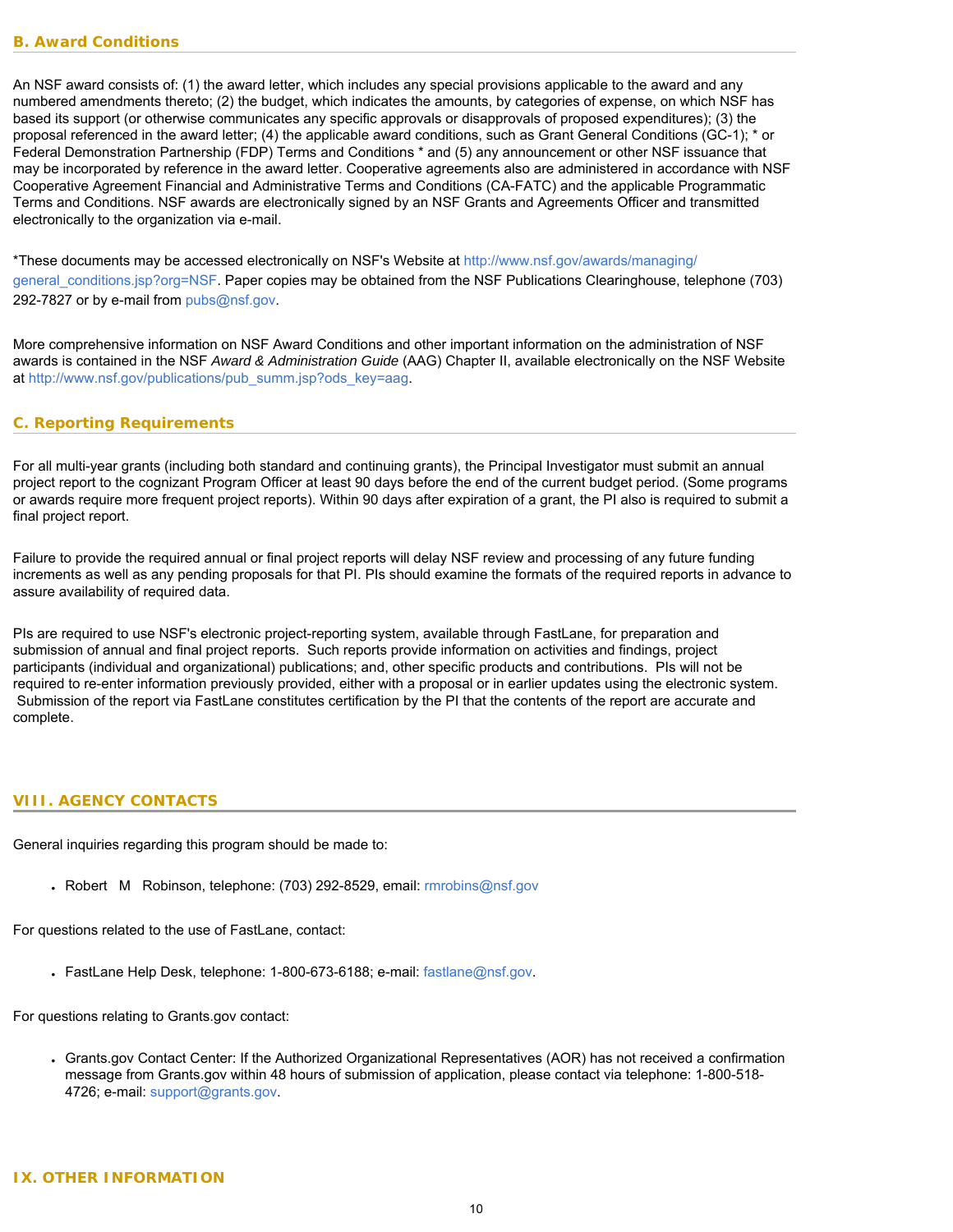The NSF Website provides the most comprehensive source of information on NSF Directorates (including contact information), programs and funding opportunities. Use of this Website by potential proposers is strongly encouraged. In addition, MyNSF (formerly the Custom News Service)is an information-delivery system designed to keep potential proposers and other interested parties apprised of new NSF funding opportunities and publications, important changes in proposal and award policies and procedures, and upcoming NSF Regional Grants Conferences. Subscribers are informed through e-mail or the user's Web browser each time new publications are issued that match their identified interests. MyNSF also is available on NSF's Website at [http://www.nsf.gov/mynsf/.](http://www.nsf.gov/mynsf/)

Grants.gov provides an additional electronic capability to search for Federal government-wide grant opportunities. NSF funding opportunities may be accessed via this new mechanism. Further information on Grants.gov may be obtained at [http://](http://www.grants.gov/) [www.grants.gov.](http://www.grants.gov/)

# **ABOUT THE NATIONAL SCIENCE FOUNDATION**

The National Science Foundation (NSF) is an independent Federal agency created by the National Science Foundation Act of 1950, as amended (42 USC 1861-75). The Act states the purpose of the NSF is "to promote the progress of science; [and] to advance the national health, prosperity, and welfare by supporting research and education in all fields of science and engineering."

NSF funds research and education in most fields of science and engineering. It does this through grants and cooperative agreements to more than 2,000 colleges, universities, K-12 school systems, businesses, informal science organizations and other research organizations throughout the US. The Foundation accounts for about one-fourth of Federal support to academic institutions for basic research.

NSF receives approximately 40,000 proposals each year for research, education and training projects, of which approximately 11,000 are funded. In addition, the Foundation receives several thousand applications for graduate and postdoctoral fellowships. The agency operates no laboratories itself but does support National Research Centers, user facilities, certain oceanographic vessels and Antarctic research stations. The Foundation also supports cooperative research between universities and industry, US participation in international scientific and engineering efforts, and educational activities at every academic level.

*Facilitation Awards for Scientists and Engineers with Disabilities* provide funding for special assistance or equipment to enable persons with disabilities to work on NSF-supported projects. See Grant Proposal Guide Chapter II, Section D.2 for instructions regarding preparation of these types of proposals.

The National Science Foundation has Telephonic Device for the Deaf (TDD) and Federal Information Relay Service (FIRS) capabilities that enable individuals with hearing impairments to communicate with the Foundation about NSF programs, employment or general information. TDD may be accessed at (703) 292-5090 and (800) 281-8749, FIRS at (800) 877-8339.

The National Science Foundation Information Center may be reached at (703) 292-5111.

The National Science Foundation promotes and advances scientific progress in the United States by competitively awarding grants and cooperative agreements for research and education in the sciences, mathematics, and engineering.

To get the latest information about program deadlines, to download copies of NSF publications, and to access abstracts of awards, visit the NSF Website at [http://www.nsf.gov](http://www.nsf.gov/)

| . Location:                                            | 4201 Wilson Blvd. Arlington, VA 22230 |
|--------------------------------------------------------|---------------------------------------|
| . For General Information<br>(NSF Information Center): | (703) 292-5111                        |
| . TDD (for the hearing-impaired):                      | (703) 292-5090                        |